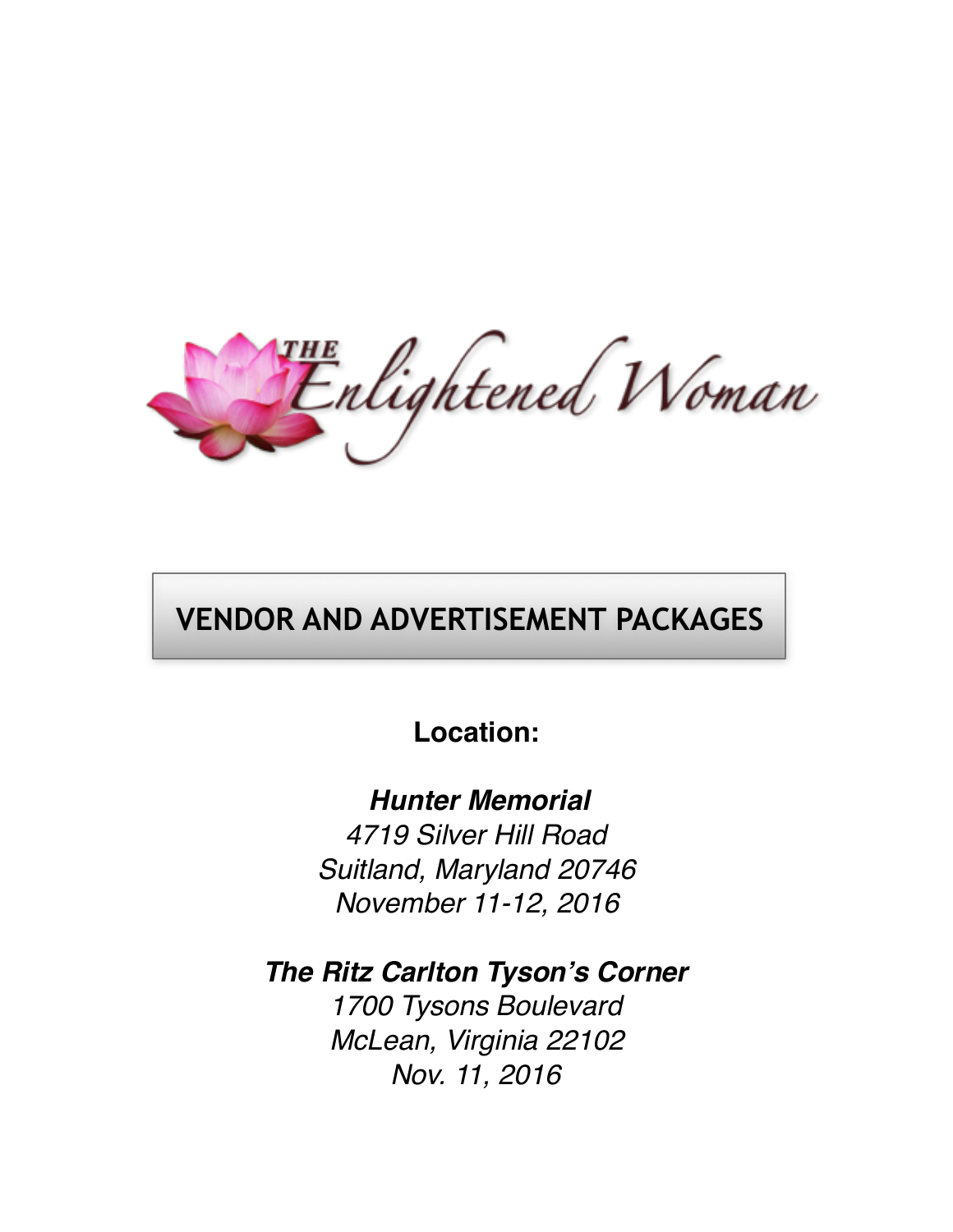| <b>PACKAGE OPTIONS</b><br>We are pleased to offer three package<br>options for vendors at the Enlightened<br>Woman Weekend. The prices are based<br>on a per day basis. Please indicate on the<br>application your package option choice,<br>as well as how many days you would like<br>to showcase your product(s) and or<br>services. | <b>PLATINUM</b><br><b>VENDOR</b><br><b>PACKAGE</b><br>\$150.00<br><b>2 Day Special</b><br>\$250! | <b>GOLD</b><br><b>VENDOR</b><br><b>PACKAGE</b><br>\$125.00<br>2 Day<br><b>Special</b><br>\$200! | <b>SILVER</b><br><b>VENDOR</b><br><b>PACKAGE</b><br>\$100.00<br>2 Day<br><b>Special</b><br>\$150! |
|-----------------------------------------------------------------------------------------------------------------------------------------------------------------------------------------------------------------------------------------------------------------------------------------------------------------------------------------|--------------------------------------------------------------------------------------------------|-------------------------------------------------------------------------------------------------|---------------------------------------------------------------------------------------------------|
| 5-MINUTE, ON STAGE PRESENTATION<br>OF SERVICES/PRODUCTS<br><b>VERBAL MENTION ON PR VIDEO AND</b>                                                                                                                                                                                                                                        | $\overline{\mathsf{X}}$                                                                          |                                                                                                 |                                                                                                   |
| APPEARANCES/PRESS RELEASES<br>SOCIAL MEDIA MENTION (FACEBOOK,<br>TWITTER, & PERISCOPE/FB LIVE) w/<br><b>LOGO AND URL LINK PLACEMENT</b>                                                                                                                                                                                                 | $\overline{\mathsf{X}}$<br>$\overline{\mathsf{X}}$                                               | $\overline{\mathsf{X}}$                                                                         |                                                                                                   |
| <b>LISTED IN ENLIGHTENED WOMAN</b><br><b>MAGAZINE</b><br><b>VERBAL MENTION AT GATHERINGS/</b><br><b>EVENTS LEADING TO ENLIGHTENED</b>                                                                                                                                                                                                   | $\overline{\mathsf{X}}$<br>$\overline{\mathsf{X}}$                                               | $\overline{\mathsf{X}}$<br>$\overline{\mathsf{X}}$                                              | X<br>X                                                                                            |
| <b>WOMAN WEEKEND</b><br>6 FT TABLE W/SKIRT AND 2 CHAIRS                                                                                                                                                                                                                                                                                 | $\overline{\mathsf{X}}$                                                                          | $\overline{\mathsf{X}}$                                                                         | X                                                                                                 |

#### **Application and Payment are due no later than October 1, 2016 or while space lasts**

For more information send an email to: [www.DREAMEventsDMV@gmail.com](mailto:www.DREAMEventsDMV@gmail.com)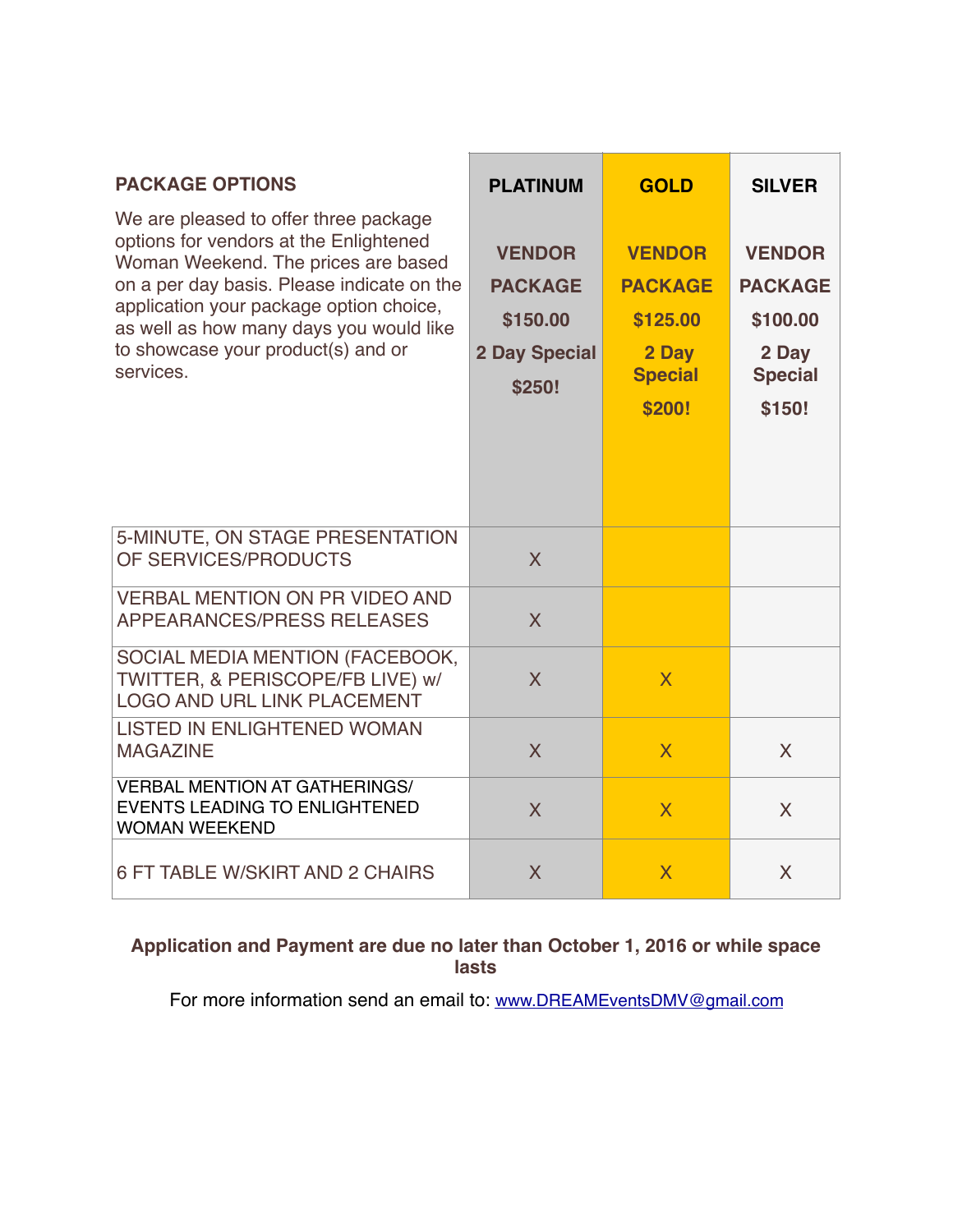| <b>PLATINUM - \$150</b>                                                                                                                                                                                                                                                                      | <b>ULTIMATE EXPOSURE PACKAGE</b> |                           |
|----------------------------------------------------------------------------------------------------------------------------------------------------------------------------------------------------------------------------------------------------------------------------------------------|----------------------------------|---------------------------|
| Friday                                                                                                                                                                                                                                                                                       | Saturday                         | Both Days (\$200 Special) |
| 5 min. onstage presentation, verbal mention on PR video, appearances & press<br>releases, social media mentions w/logo and url link, listed in Enlightened Woman Weekend<br>magazine, verbal mention at gatherings/events leading to Enlightened Women,<br>6 ft skirted table with 2 chairs. |                                  |                           |

| GOLD - \$125 |                                             | <b>VIP EXPOSURE PACKAGE</b>                                                                                                                                    |  |
|--------------|---------------------------------------------|----------------------------------------------------------------------------------------------------------------------------------------------------------------|--|
| Friday       | Saturday                                    | Both Days (\$250 Special)                                                                                                                                      |  |
|              | Weekend, 6 Ft. skirted table with 2 chairs. | Social media mention with logo and url link, listed in Enlightened Woman Weekend<br>magazine, verbal mention at gatherings/events leading to Enlightened Woman |  |

| <b>SILVER - \$100</b> | <b>BASIC EXPOSURE PACKAGE</b> |                                                                                                                                                                |  |
|-----------------------|-------------------------------|----------------------------------------------------------------------------------------------------------------------------------------------------------------|--|
| Friday                | Saturday                      | Both Days (\$150 Special)                                                                                                                                      |  |
|                       |                               | Listed in Enlightened Woman Weekend magazine, verbal mention at gatherings/<br>events leading to Enlightened Woman Weekend, 6 Ft. skirted table with 2 chairs. |  |

#### **NETWORK MARKETING EXECUTE 2018 12:00 S45.00**

**Swag Bag Option** – An opportunity to market your brand, marketing materials, samples and/or promotional items in our Enlightened Woman Weekend swag bag! All promotional material for inclusion in the event swag bag should be sent to Hunter Memorial AME Church, **ATTN: Enlightened Woman Weekend, 4719 Silver Hill Road, Suitland, MD 20746 Due Date: October 1, 2016**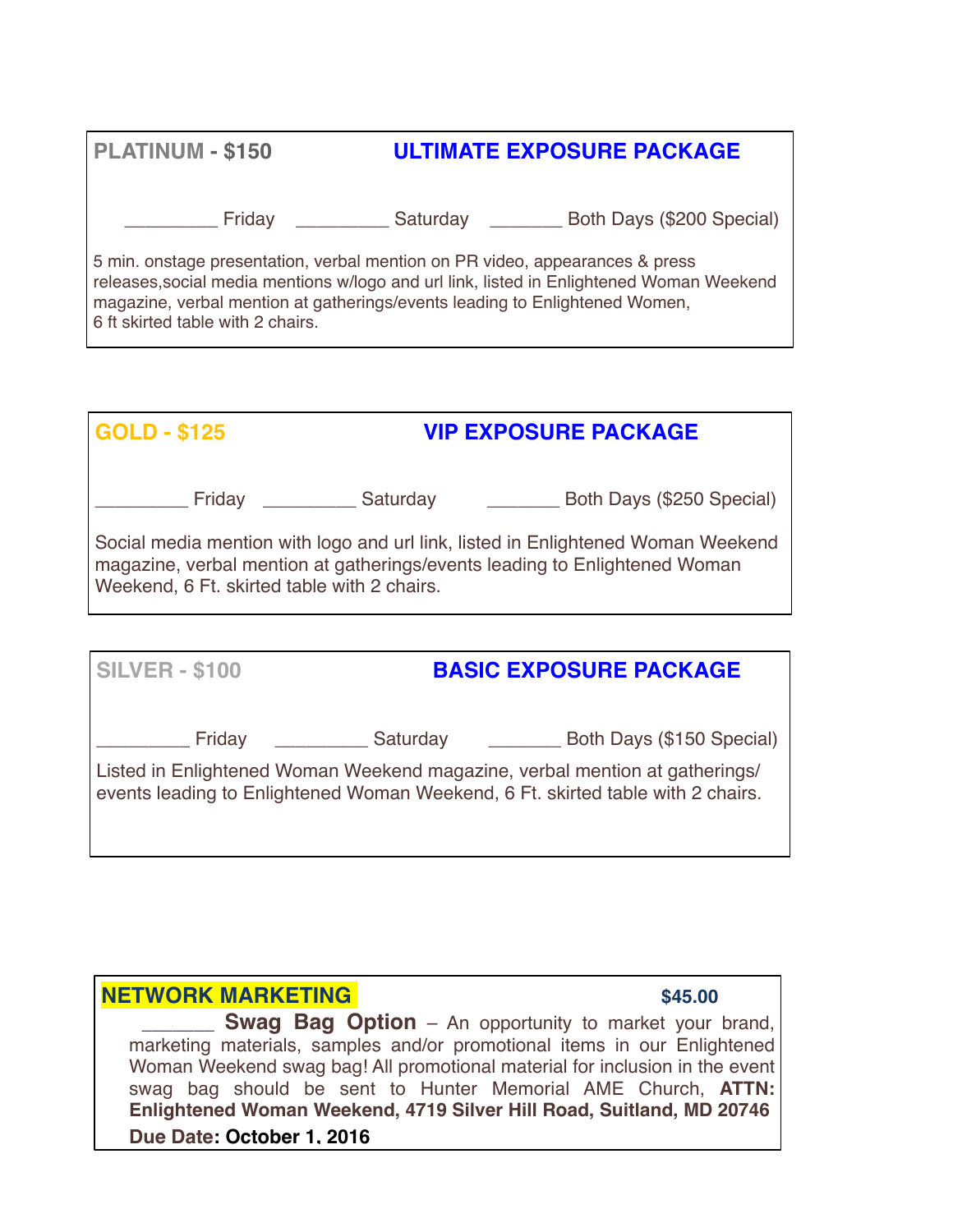#### **VENDOR APPLICATION PACKAGE**

Payments can be made by credit card (Authorization Form Included), online via www.enlightenedwoman.global or via check no later than October 1, 2016. If you

preferto pay by check, please make all checks payable to: *Hunter Memorial AME Church* with Enlightened Woman Weekend in the memo section of your check. *A returned check fee of \$65.00 will apply to all returned payments.*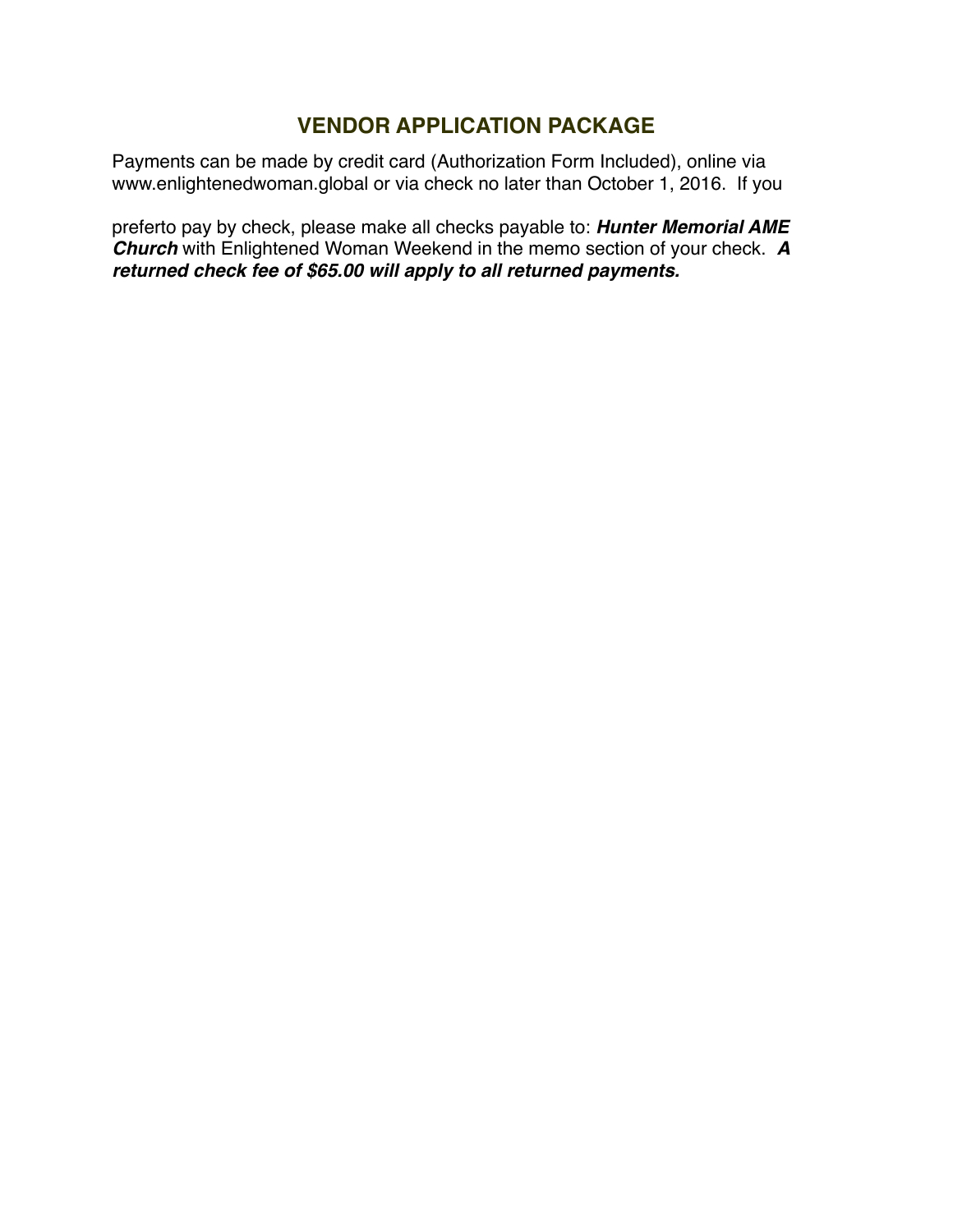#### **VENDOR GUIDELINES**

Vendors will need to complete the below application and submit their payment. Submitted applications must have the following to be accepted:

- 1. Vendor Application completely filled out, signed, and dated
- 2. Vendor Guidelines initialed in appropriate areas
- 3. Check enclosed or Credit card authorization completed
- 4. Special Attendees Page completed
- 5. Submit payment by **October 1, 2016**

**Application and Payment Deadline**: Application and payment should be submitted no later than **October 1, 2016**. Please note, due to the high interest in this event, applications are on a first come, first served basis.

#### **Vendor Set-up Requirements/Guidelines**

Yes, my company will vend/exhibit at Enlightened Woman Weekend 2016

Friday, Nov. 11- Set-up will begin at **7:00 to 8:30 A.M.** Break-down/Cover will begin at **3:00 p.m.** and Saturday, Nov. 12 set-up will begin at **8:00 A.M.** to **9:30 A.M.** Break-down will begin at **4:00 P.M.** to **5:00 P.M.**

I understand that unless I make other arrangements, I will be provided with a 6ft table with 2 chairs, a wastebasket, and electricity (if requested). I will be responsible for my own display and the ordering and cost of any additional items such as audio visual equipment, telephones, and Internet access. I will be responsible for making hotel room reservations and travel arrangements, staffing the table/exhibit, shipment of vendor/ exhibit materials to and from the hotel, packing, unpacking, drayage, and removal of exhibit materials from the hotel. **\_\_\_\_\_\_\_ (Initial)**

I understand that the vendor/exhibitor assumes full responsibility and liability for losses, damages, and claims arising out of injury to persons or damage to the vendor/ exhibitor's displays, equipment, or property brought upon the premises of Hunter Memorial AME. I further agree to indemnify, defend and hold harmless Hunter Memorial AME Church, its team members, and its owners, servants, agents and employees against all claims or expenses for such losses, including reasonable attorney's fees arising out of the use of the premises excluding any liability caused by the negligence of Hunter Memorial AME Church, its owners, servants, agents, and employees. I also understand that Hunter Memorial AME Church maintains insurance covering the Exhibitor's property or loss of revenue and it is the sole responsibility of the vendor/ exhibitor to obtain such insurance**. At the request of the venue, Hunter Memorial, please provide copy of insurance. \_\_\_\_\_\_\_\_ (Initial)**

For more information send an email to: [DREAMEventsDMV@gmail.com](mailto:DREAMEventsDMV@gmail.com)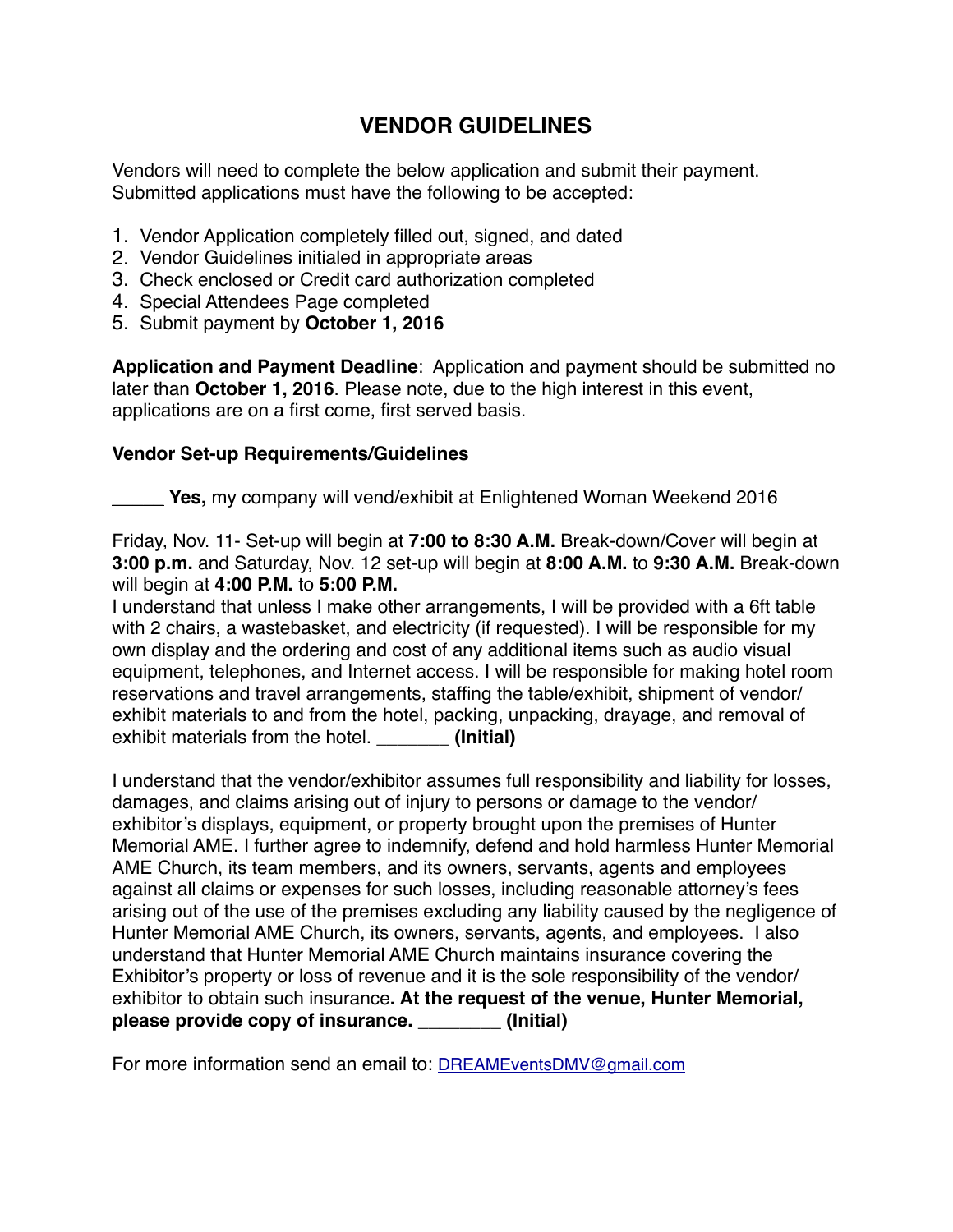#### **VENDOR APPLICATION**

| <b>NAME</b>           |  |
|-----------------------|--|
|                       |  |
| <b>BUSINESS NAME:</b> |  |
| <b>Address:</b>       |  |
| City, State, Zip:     |  |
|                       |  |

| Signature: | oale∴ |  |
|------------|-------|--|
|            |       |  |

Please make check payable to: Hunter Memorial AME Church with Enlightened Woman Weekend in the memo section of your check. Mail check and application to: **4719 Silver Hill Road, Suitland MD 20746**. You can scan and email a copy of your application to **DREAMEventsDMV@gmail.com** 

*Cancellation Policy:*All cancellations and/or requests must be made in writing and mailed to Hunter Memorial AME Church at above address. No telephone cancellations will be accepted. No refunds will be made after **September 1, 2016**.

#### **NAME(S) OF EXHIBIT BOOTH PERSONNEL (List Primary Contact First):**

| . .             | Title: |
|-----------------|--------|
| Telephone:      | Fax:   |
| E-mail Address: |        |

#### **NAME(S) OF ADDITIONAL EXHIBIT BOOTH PERSONNEL:**

| C<br>╭<br><u>.</u> |   |
|--------------------|---|
| c<br>J.            | . |

#### **VENDOR SUPPORT/PERSONNEL REGISTRATION FORM**

**Yes!** I would like to share with the Enlightened Woman Wkd. registrants for the:

| Enlightened Woman Weekend   | \$135.00 |
|-----------------------------|----------|
| Sisterhood Prayer Breakfast | \$60.00  |

I understand that my payment for this event will be billed separately from my exhibitor/ vendor payment. I authorize Hunter Memorial AME Church to use the credit card information below to process this payment.

**No** I do not have additional personnel who plan to attend Enlightened Woman.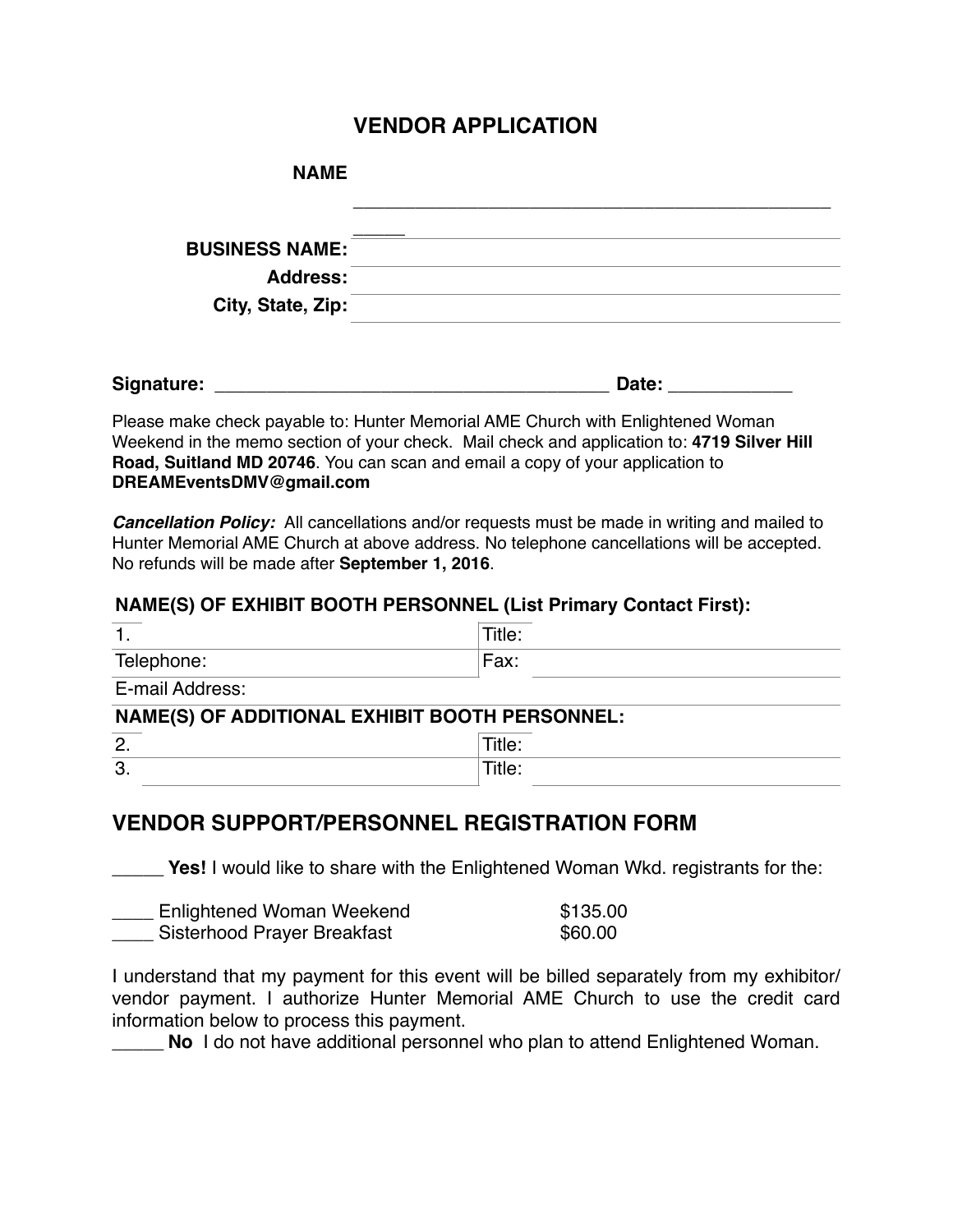# **ADVERTISING PACKAGE**  *Enlightened Woman Weekend Magazine*

#### **ADVERTISEMENT OPTIONS:**

Promote your product and/or services by becoming an Enlightened Woman Magazine Advertiser! The Enlightened Woman Magazine will be distributed to all event participants, corporate and small business sponsors, and future event attendees. Advertising in our magazine is an excellent way to bring your business and brand exposure to a new demographic.

| <b>Description</b>        | <b>Dimension</b>     | <b>Price</b> |
|---------------------------|----------------------|--------------|
| <b>Inside Front Cover</b> | $6''w \times 9''h$   | \$100        |
| <b>Inside Back Cover</b>  | $6''w \times 9''h$   | \$100        |
| <b>Full Page</b>          | $6''w \times 9''h$   | \$85         |
| <b>Half Page</b>          | $3''w \times 4.5''h$ | \$70         |
| <b>Quarter Page</b>       | $1.5''$ w x 2.25"h   | \$55         |

### **ADVERTISEMENT GUIDELINES**

- 1. Ads can be submitted via email to **DREAMEvents@gmail.com**
- 2. Ads must be at least 300 dpi PDF or high resolution jpg
- 3. Email requirements: subject line "Ad Submission," Please note in the body of email the description of your advertisement (i.e. inside front cover)
- 4. Submission of payment by September 1, 2016